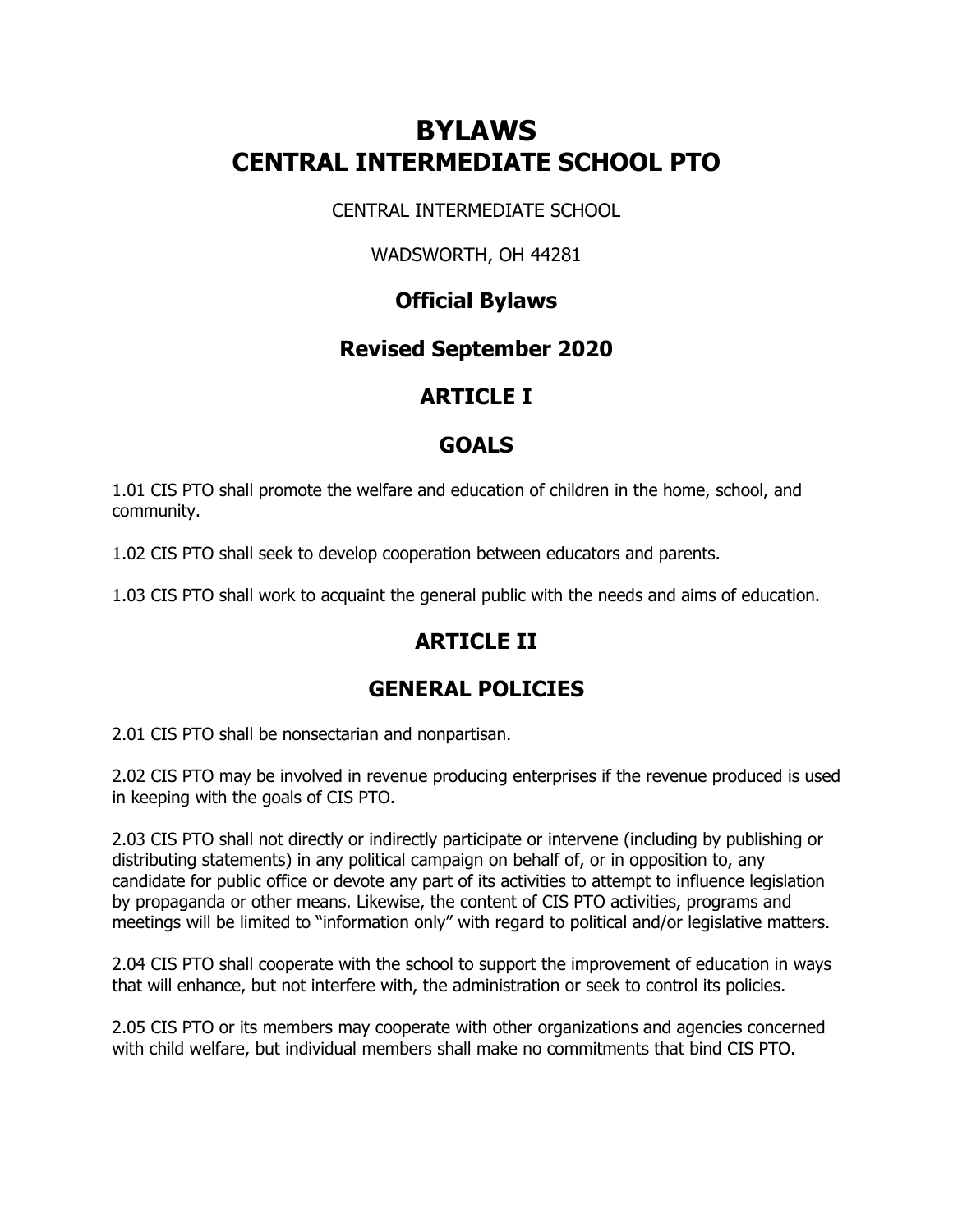2.06 In the event of dissolution of CIS PTO, the assets of the organization shall be distributed to the school administration for special projects/programming; or in the event CIS is eliminated, assets will be proportionally distributed to PTO units representing those schools accepting the new students.

2.07 Both the President and the treasurer need a background check to hold their positions which will be paid for by CIS PTO.

a.) All monies should be kept in a locked cash box/boxes

b.)After counting the money, two PTO officers or background checked PTO members should write the money total on paper, sign the paper, then place the monies in a sealed bag with the paper.

c.)All monies will be counted at the end of the event by two PTO officers or background checked PTO members, follow procedure laid out in guideline b.

d.)During the PTO events, all locked cash boxes should be placed in view of a school's security cameras system.

### **ARTICLE III Membership and Dues**

3.01 PTO members shall consist of all adults listed on membership forms submitted with dues to PTO United. Members and non-members are welcome to attend PTO activities/ meetings. Only one adult PTO member from a member household (defined by the address listed on the PTO membership form submitted) may vote at any PTO meeting.

3.02 Any person interested in CIS, its students, or the children of Wadsworth may pay dues to become a member or may simply attend PTO meetings and participate in PTO activities. The privilege of introducing motions, seconding motions, speaking on motions and voting are extended only to paid members.

3.03 Any teacher wishing to utilize Teacher Request Funds must be a paid member of PTO United.

3.04 Family/individual membership dues shall be \$10.00 per family or person per school year, unless waived by a majority vote of the voting members present. Dues shall go to PTO United to support the fine arts festival held every year. Any unused funds from PTO United will be returned back to the individual schools.

## **ARTICLE IV**

### **Officers and Elections**

4.01 The officers of CIS PTO shall be a president, a vice president, a secretary and a treasurer.

4.02 A proposed ballot of officers shall be prepared by a nominating committee convened by the president in February, consisting of up to five persons from the general membership. The nominating committee shall communicate with CIS PTO and each elementary PTO unit by their March meeting in order to recruit/request fourth grade parent participation as nominees. The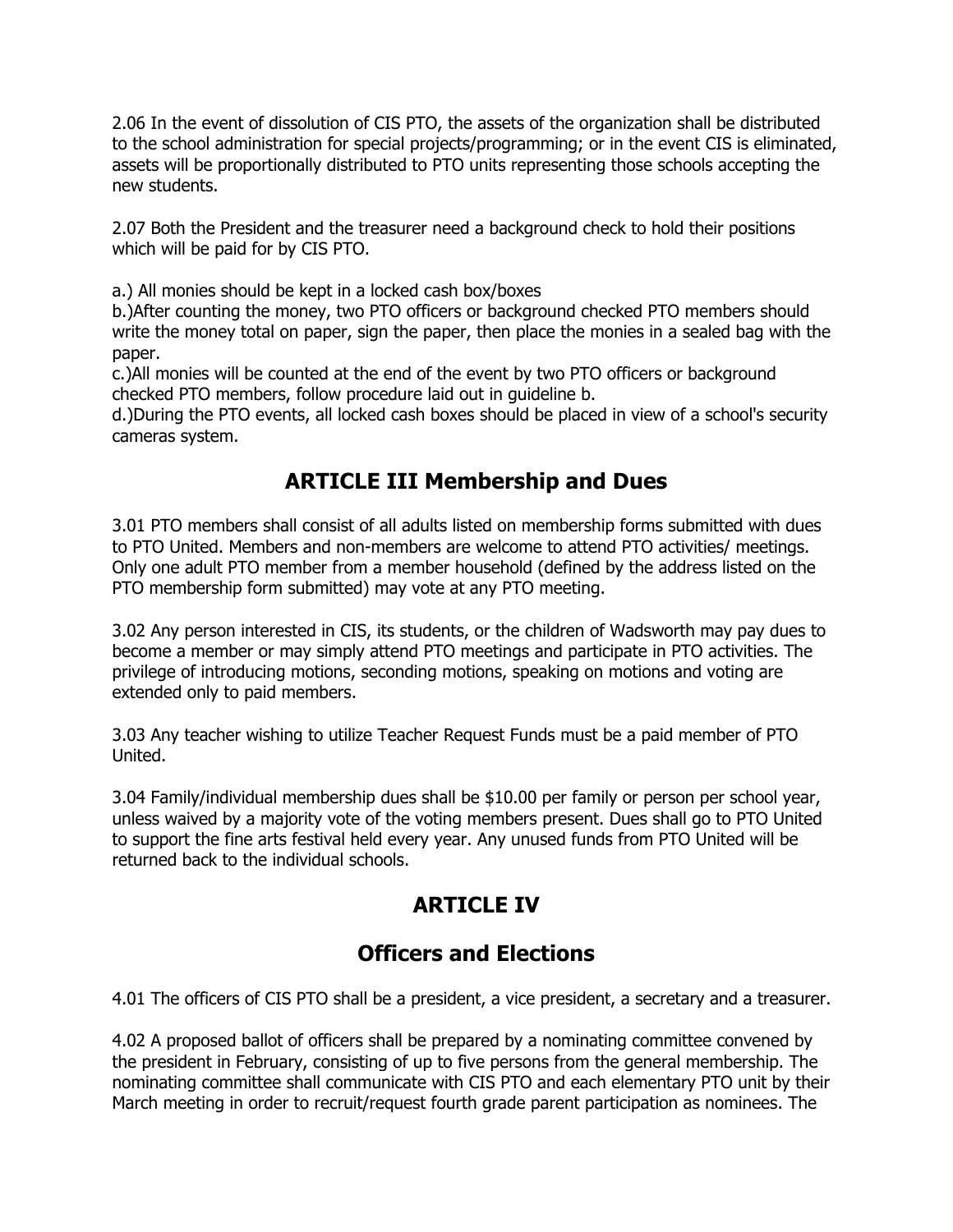nominating committee shall present their chosen ballot of officers at the April general meeting. Additional nominations may be taken at that time and at any time prior to the May election by contacting the president or a member of the nominating committee. Fourth grade parents who are voting members of an elementary unit shall be eligible to vote for officers. Any voting member of CIS PTO or any fourth grade parent who is a voting member from any elementary unit is eligible for nomination with that person's consent.

4.03 No person on the nominating committee may be on the presented ballot of officers. The officers shall be voted upon by ballot at the April meeting. Officers shall assume their official duties immediately following the May meeting and shall serve for a term of one year.

4.04 A person shall not be eligible to serve more than two consecutive terms in the same office unless a replacement cannot be found to fill the position. Anyone who has served more than one-half term will be considered to have served an entire term.

4.05 A vacancy occurring in any office shall be filled for the unexpired term by a person elected at any regular meeting of CIS PTO by a two-thirds (2/3) vote of the voting members present. Written notice of the vacancy shall be provided to the general membership prior to the next scheduled PTO meeting.

4.06 In a case of misconduct, an officer may be removed from office upon vote at any regular meeting of CIS PTO by a two-thirds (2/3) vote of the voting members present.

#### **ARTICLE V Duties of Officers**

5.01 The president shall preside at all meetings of CIS PTO; shall recruit the chairpersons of standing committees; shall serve as the liaison to the principal and teachers; shall be an ex-officio member of all committees; shall initiate planning and coordinating of PTO activities with the officers and chairpersons; and shall be authorized to sign checks. The president shall vote only in the event of a tie. The president shall also attend PTO United meetings and presidents meetings or find a representative to go

in their place. They are responsible for checking the PTO mailbox and distributing items received to the appropriate chairpersons on a regular basis.

5.02 The vice president shall serve as membership chairperson (coordinating the CIS PTO membership drive in conjunction with the PTO United membership drive). The vice president shall preside in the absence of the president. Additionally, the vice president shall be responsible for coordinating additional activities to generate increased member participation throughout the year. The vice president shall have copies available of the CIS Bylaws for the general membership, all CIS officers and the principal and shall be responsible for review of the association bylaws. The vice president or designee shall also serve on the PTO United fine arts committee to help coordinate the fine arts festival held every year. The vice president shall review the bank statements at each monthly meeting.

5.03 The secretary shall record the minutes of all meetings and retain a paper copy of them for seven years past plus the current year. The secretary shall be responsible for sending a draft copy of the minutes to the president no later than seven business days after a CIS PTO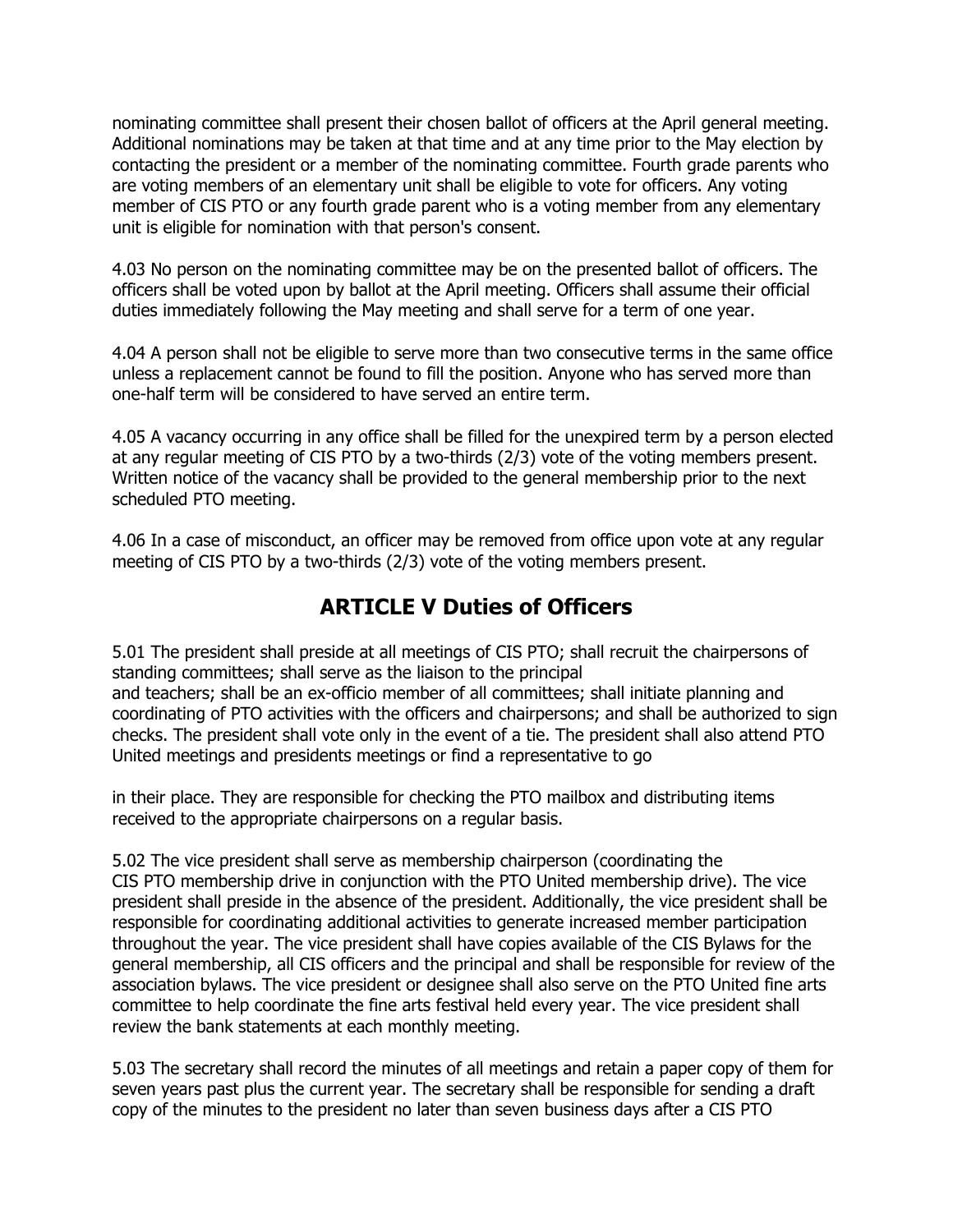meeting. The draft copy of the minutes will be on the CIS webpage. The secretary shall carry a copy of the current year's minutes which are available for member review. Minutes shall be voted on for approval by the meeting attendees. The minutes must include specifics as to any motions and votes taken regarding expenditure of funds. Minutes from past years need to be kept at the school in the PTO cabinet. The secretary shall conduct all delegated correspondence; shall carry a copy of the CIS bylaws; and shall be responsible for notifying the membership of dates and times of scheduled meetings. If there are any corrections to the minutes, the secretary shall be responsible for sending the new approved minutes to the CIS PTO Webmaster for posting. The secretary shall maintain the CIS PTO paper supply.

5.04 The treasurer shall have charge of all funds belonging to CIS PTO; shall collect and keep account of all monies of CIS PTO; The treasurer shall retain copies in the PTO cabinet of all treasurer reports, budgets, checks paid and receipts of all purchases for seven years past plus the current year. The treasurer shall pay out funds only as authorized by the membership; and shall present a financial statement at each meeting and shall present teacher requests at the meetings. If reimbursing themselves, the president shall write the check for the treasurer and vice vera. In addition, the treasurer shall prepare the yearly budget and annual statements. A budget planning meeting consisting of at least the president and treasurer shall take place before the April meeting. A fund-raising committee meeting shall take place in this time frame as well, consisting of at least the president and the treasurer. The budget shall be presented to the CIS membership for approval at the April meeting. The treasurer shall also be responsible for making sure the taxes are submitted on time every fiscal year. The treasurer is responsible for ensuring compliance with all tax laws, including yearly filing of IRS form 990, State of Ohio Annual Report for Charitable Organizations filed with the Attorney General and issuing form 1099 for payments for \$600 per year paid to non- employees and non-corporations if applicable.

5.05 Bonding is recommended but not required for both the president and the treasurer. There will be a monthly bank reconciliation performed by an organization

officer, other than the treasurer. The vice-president shall review at every meeting and add to the minutes this has been performed and accepted. If the vice president is not present at the meeting, than another officer or committee chair other than the treasurer shall take over this task for the month.

### **ARTICLE VI Standing Committees**

6.01 The standing committees shall be recruited and/or appointed by the officers as deemed necessary to promote the objectives/activities of CIS PTO. An annual review of the standing committees shall be made with committees added or deleted as necessary. Each standing committee chairperson shall keep a list of

job duties to be passed on to their successor.

6.02 All committee correspondence to students and staff shall be submitted to the principal for approval prior to distribution.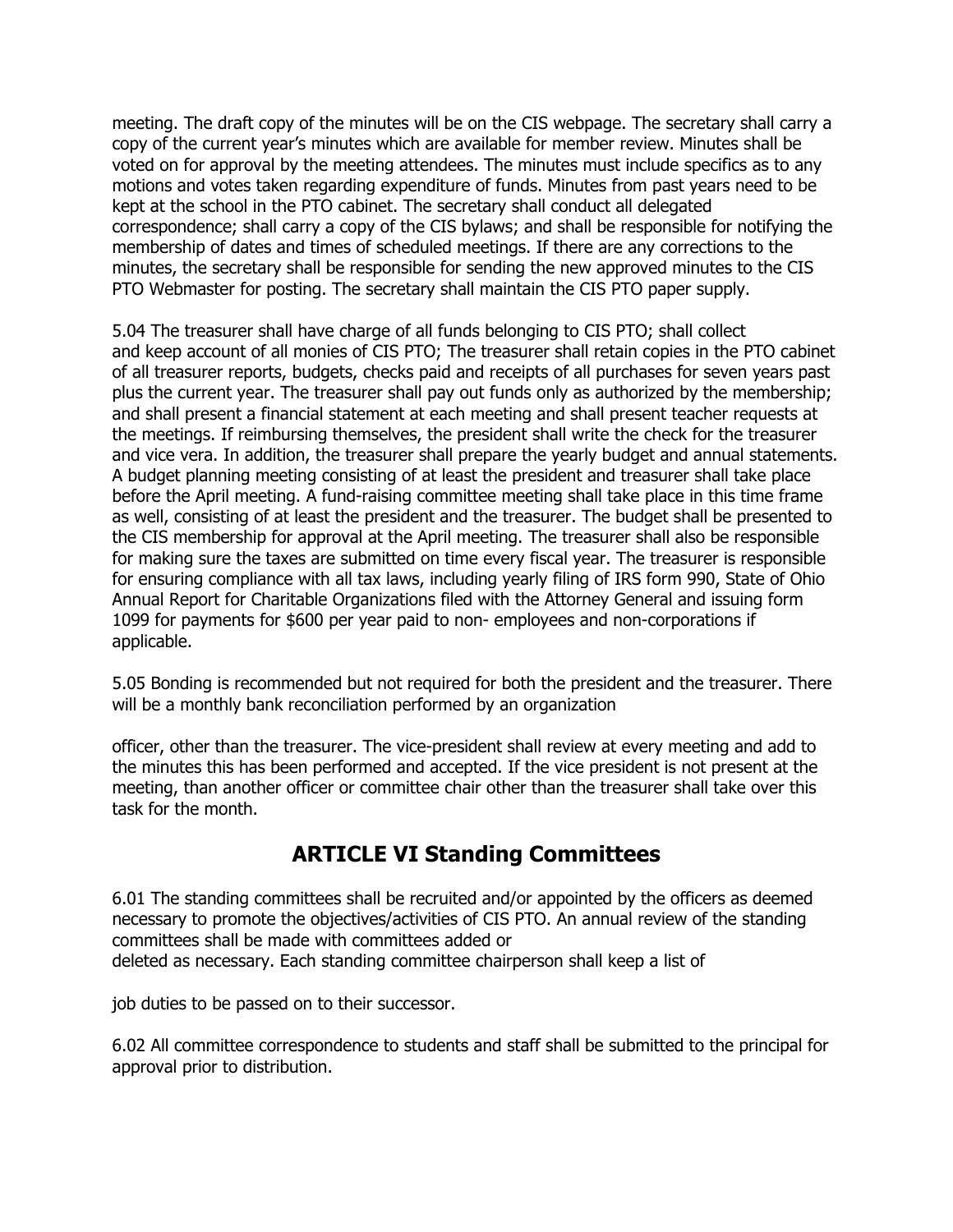6.03 A list of the current standing committees and their descriptions shall be published on the CIS PTO website. Each committee will consist of the chairperson and more members may be added as deemed necessary by that chairperson.

6.04 Members may chair or participate in more than one standing committee. Officers may chair or participate in standing committees as well.

6.05 The chairpersons of standing committees shall present plans of work for the membership present at meetings. No committee work shall be undertaken without the consent of CIS PTO.

6.06 The term of standing committee chairpersons shall be one year or until their successors are elected or appointed.

6.07 Chairpersons of standing committees shall be members whose dues are paid. 6.08 The quorum of any committee shall be a majority of its members.

#### **ARTICLE VII Disbursement of Funds**

7.01 The CIS PTO annual budget shall be initiated and prepared by the treasurer and the budget committee, shall be presented at the April meeting by the treasurer, and voted upon for approval.

7.02 At the end of each school year, any funds not distributed should be allocated

for specific projects planned for the next school year, except a suitable amount determined by the treasurer and approved by the membership, which will be set aside for the next year's beginning expenses.

7.03 No part of CIS PTO monies shall be used to benefit private individuals, nor attempt to influence legislation or political campaigns.

7.04 The officers shall accept, review, and recommend applications for the disbursement of funds. Reasonable expenditures, in keeping with a member's office or committee responsibilities and associated budgeted amounts, shall be considered approved upon adoption of the annual budget. In the event a purchase exceeds \$300, the chairman is required to present the plans for expenditure to the general membership for approval. Expenses occurring between monthly meetings that are unforeseen or exceed a budgeted amount shall require the approval of the president and/or treasurer and shall be paid by the administrative budget line. All other unbudgeted expenditures shall require approval by a majority vote of the membership present at a general meeting.

7.05 In the event of a budget shortfall, the treasurer shall submit a revised budget to reflect changes based upon said circumstance. The revised budget shall be voted upon for approval and will supersede any prior budgets.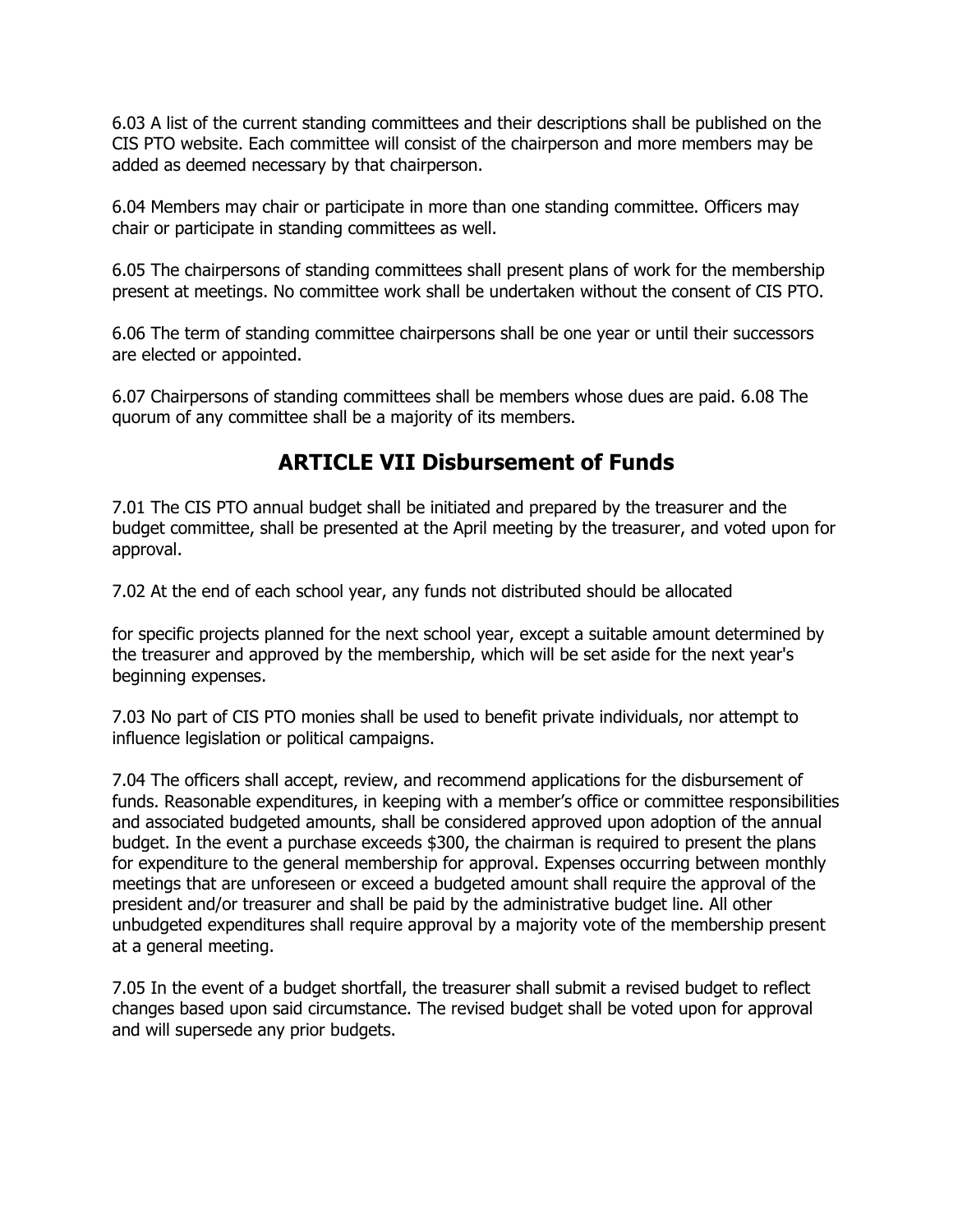7.06 If, at any time, monies raised are in excess of yearly budget, the president, treasurer, and principal shall determine and submit a plan for earmarking said funds to the general membership for their discussion, additions, and approval.

7.07 In the event that a Wadsworth City School (WCS)teacher or administrator or a WCS sanctioned committee applies for a grant that requires a 501 (c) (3) number and the applicant requests to partner with CIS PTO to meet that requirement, the following guidelines must be followed:

- 1. The grant must serve a wide student population and the unit must have the approval from the majority of its members before proceeding.
- 2. CIS PTO Unit President must ensure that all grant paperwork flow through the PTO unit. The WCS teacher or administrator or WCS sanctioned committee will be responsible for completing the grant paperwork. The CIS PTO President will sign off on the grant paperwork and use their respective PTO unit mailing or email address in order to have complete access to all grant paperwork.
- 3. All grant funds received from a grant application must be distributed to the applicant by the CIS PTO Treasurer no later than one week after receiving the grant check.

### **ARTICLE VIII Meetings**

8.01 Regular meetings of CIS PTO shall be held each month during the school year. The schedule may be altered as necessary at the discretion of the president and/or officers.

8.02 Those members in attendance shall constitute a quorum for the transaction of business in any meeting of this PTO unit, providing a minimum of five members (except the president) is present. Approval/rejection of a motion is accomplished by a majority vote.

8.03 Voting via email, to act in emergencies between regular meetings of CIS PTO, may be called by the president or by a majority vote of CIS PTO officers. The duration of voting time shall be specified in the email but shall not exceed 5 days. The purpose shall be stated in the notice. No other business than that stated in the notice shall be transacted.

## **ARTICLE IX Rules of Order**

9.01 Except as noted in the bylaws, all CIS PTO meetings are to be governed under Robert's Rules of Order.

### **Article X Amendments**

10.01 These bylaws may be amended at any regular meeting of the PTO by two-thirds (2/3) vote of the members present and voting, provided that notice of the proposed amendment has been given at a previous meeting.

10.02 A committee under the direction of the vice president shall be convened yearly to review the bylaws. This committee may submit a revised version of the bylaws as a substitute for the